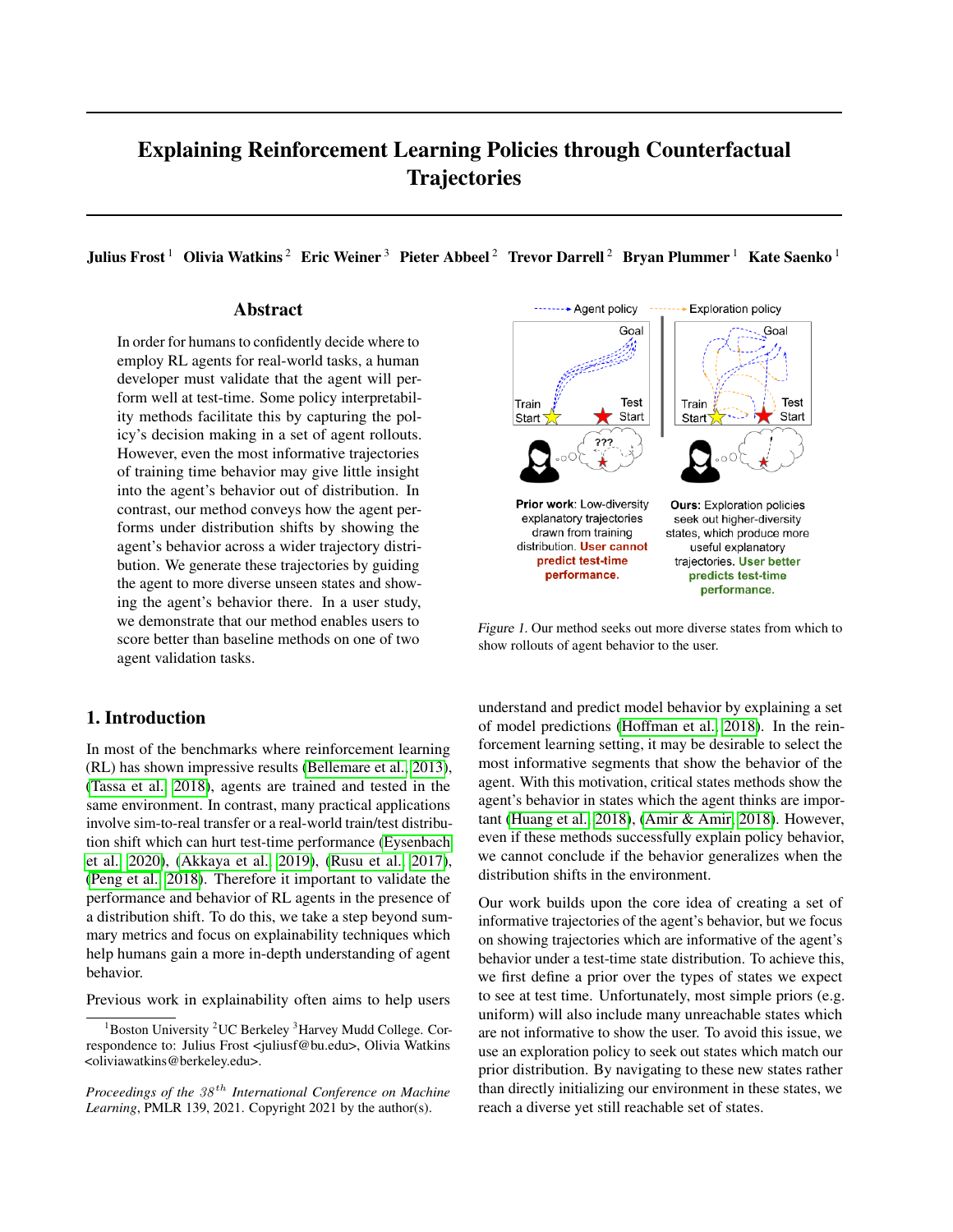To summarize our contributions, we designed counterfactual trajectories that explain behavior policies in out-ofdistribution states and conducted studies with human users that show increased understanding and generalization to out-of-distribution states by measuring prediction ability.<sup>[1](#page-1-0)</sup>

# 2. Related Work

## 2.1. Saliency

One popular class of agent interpretability approaches is saliency methods, which aim to show which features from the input cause specific agent output. This method was employed by [\(Greydanus et al., 2017\)](#page-6-9), [\(Hilton et al., 2020\)](#page-6-10), and [\(Puri et al., 2020\)](#page-6-11) to interpret which parts of the input that were deemed important to the agent's decision. [\(Anderson](#page-6-12) [et al., 2019\)](#page-6-12) use saliency as a part of a more general agent explanation method. Even with all of the success, saliency methods have been shown to have limitations. [\(Atrey et al.,](#page-6-13) [2020\)](#page-6-13) show that saliency does not necessarily correspond to underlying representation in RL. In addition, saliency methods are not designed to deal with agents with memory, and in general may not be informative in a multi-timestep environment. All of these challenges point to saliency as a helpful explanatory tool but not as a stand-alone solution.

#### 2.2. Interpretable Representations

Another approach is to use interpretable intermediate representations. In this approach, models are constructed so that even if they are not interpretable end-to-end, there will be some interpretable bottleneck or set of features used to make the final decision. [\(Madumal et al., 2019\)](#page-6-14) use a causal model to generate explanations. [\(Chen et al., 2015\)](#page-6-15) apply this method to autonomous driving, where a model is trained to take an image and output understandable intermediate representations in addition to a final action. Other work such as [\(Kim et al., 2018\)](#page-6-16) and [\(Jiang et al., 2019\)](#page-6-17) use language as an informative intermediate representation or output. While successful in some applications, these kinds of interpretability methods often rely on domain knowledge to choose appropriate intermediates, and they are not applicable if a policy's decision cannot be explained by a small set of interpretable components.

# 2.3. Critical States

In the critical states framework, explanations are generated by showing especially informative "critical" states or trajectories from an agent. For example the work of [\(Huang](#page-6-7) [et al., 2018\)](#page-6-7) considers states critical if they have a large Q-value-difference between actions or a very low entropy

action distribution under a maximum entropy learning regimen. [\(Amir & Amir, 2018\)](#page-6-8) employ a similar approach, but they use videos instead of states and filter for diversity of trajectories. These methods can be seen as extensions over a baseline method of visualizing random states or failure states of an agent in an environment. The explanation format of our method - videos of the agent's behavior in informative situations - is closest to this line of work.

#### 2.4. Counterfactual Style Explanations

In [\(Rupprecht et al., 2019\)](#page-6-18), researchers build a generative model of states and try to show users the agent's behavior in states that optimize some notion of "interesting." Again using a generative model, [\(Olson et al., 2019\)](#page-6-19) use a GAN to produce modifications to states such that in the new state an agent takes a different action than it would have in the original state. While these works synthesize states directly, our method uses valid actions to access different parts of the state space. This means that any state we visit is actually reachable, at least in the training environment. The closest method to ours appears in the work of [\(Witty et al., 2018\)](#page-6-20), in which the authors try to characterize generalization by exploring different starting configurations, either by directly changing the start state or by using states visited by another agent. In contrast to our work, their insights are applied to characterizing generalization, and not as explanations for humans to understand agent behavior.

[\(Anderson et al., 2019\)](#page-6-12) provide a detailed empirical user study on the effectiveness of saliency map and reward explanations. They conclude there is no one explanation that fits all instances, but using several methods yields the best mental model, and thus encourage using multiple methods for explainability. We hope to introduce a novel explainability method which may add to this suite of tools.

# 3. Method

#### 3.1. Preliminaries

In this work, we consider the challenge of generating informative trajectories which help a human user understand an agent's policy (called the **behavioral policy**)  $\pi_{\theta}(a_t|s_t)$ , which is parametrized by weights  $\theta$  which can be trained through any RL or imitation learning method. The agent takes actions  $a_t$  in states  $s_t$ , resulting in a trajectory  $\tau$ .

Our goal is to help the user predict the agent's behavior in a new test environment in the presence of a state distribution shift which results in different trajectory probabilities at train and test time:  $p^{\text{train}}(\tau | \theta) \neq p^{\text{test}}(\tau | \theta)$ . We consider two types of environment changes which can produce this distribution shift: differences in the initial state distribution  $(p_0^{\text{train}}(s_0) \neq p_0^{\text{test}}(s_0)$  for some initial state  $s_0$ ) and slight differences in the dynamics ( $p^{\text{train}}(s_t|s_{t-1}, a_{t-1}) \neq$ 

<span id="page-1-0"></span> $1$ Our code is available at [https://github.com/](https://github.com/juliusfrost/cfrl-rllib) [juliusfrost/cfrl-rllib](https://github.com/juliusfrost/cfrl-rllib)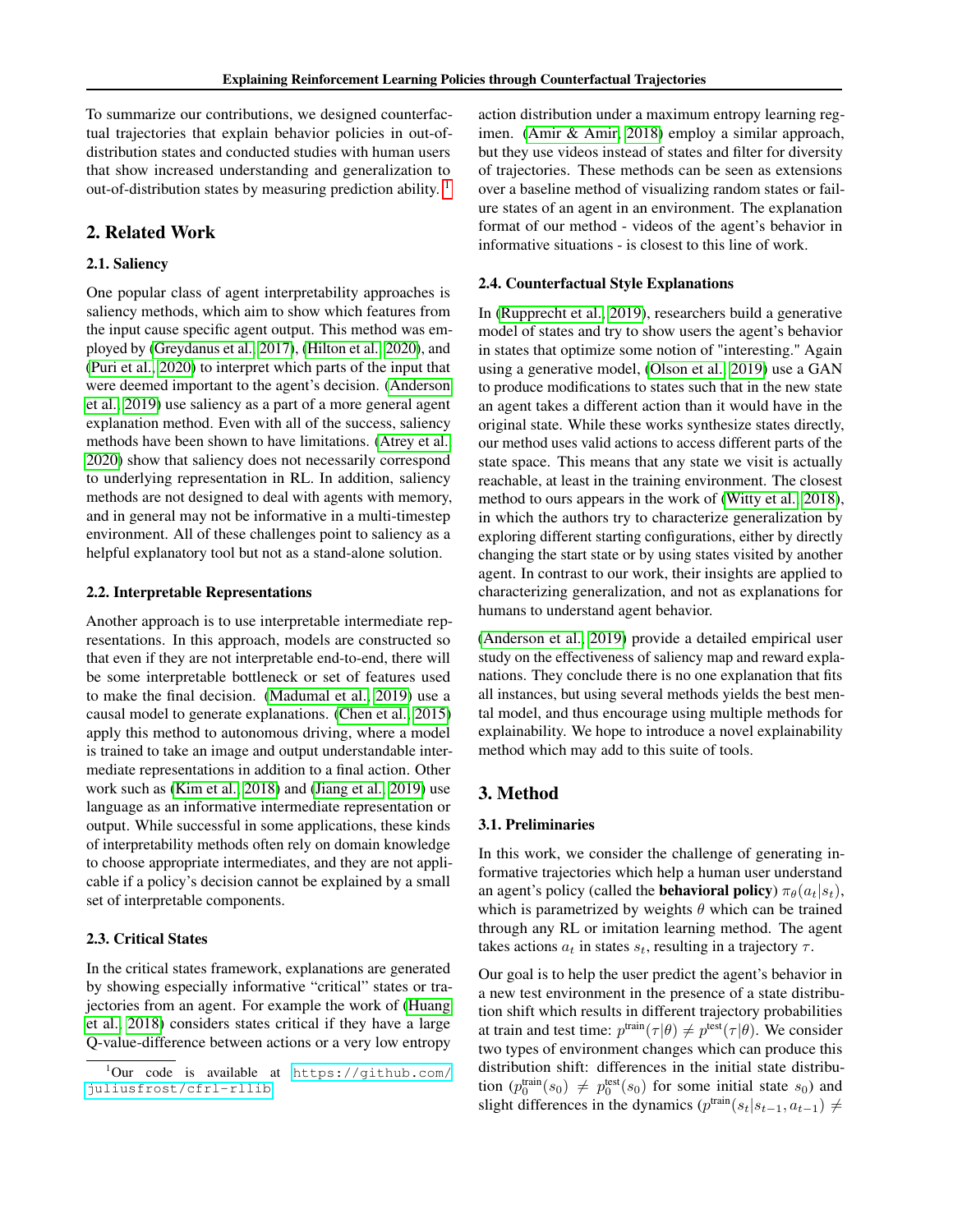

<span id="page-2-0"></span>Figure 2. Explanation pipeline

| Train env: agent   | Test env: agent is | - States seen at train time          |
|--------------------|--------------------|--------------------------------------|
| is randomly        | randomly           | - States seen at test time           |
| initialized in top | initialized in top | States visited by exploration policy |
| left room.         | right room.        | - Unreachable states                 |

<span id="page-2-1"></span>Figure 3. Distribution shifts, illustrated in the MiniGrid environment. Our user study was performed in an environment similar to this, except with the bottom-right room connected to the others.

 $p^{\text{test}}(s_t|s_{t-1}, a_{t-1})$  for some state  $s_t$  and action  $a_t$ ). We assume that there are no changes to the agent's action space or policy at test time - i.e.  $\pi_{\theta}(a_t|s_t)$  remains consistent between train and test time. We also assume that dynamics distribution shifts are minor. See Section [3.4](#page-3-0) for more detailed discussion on this.

#### 3.2. Method Overview

Figure [2](#page-2-0) summarizes our method. We build upon the explanatory pipeline used in past critical states work such as [\(Huang et al., 2018\)](#page-6-7). An agent is first pretrained using any RL or imitation learning algorithm. We then collect many trajectory rollouts of the agent, select a set to show the user, and finally test whether these explanatory trajectories have helped the human better predict the agent's behavior in the test environment. This is challenging because of the distribution shift between the train and test environments.

Past work has attempted to select an informative set of trajectories to show the user by innovating on Step 3 in Figure [2](#page-2-0) - the trajectory selection process. The critical states line of work selects trajectory segments which show the agent's behavior at states where the policy believes one particular action is much better than the others [\(Huang et al., 2018\)](#page-6-7). Unfortunately, methods like these which sub-select trajectories from a set of agent rollouts in the train environment are often not very informative about the agent's behavior under a distribution shift. Consider the train/test initial state distribution shift in Figure [3.](#page-2-1) A well-trained agent which was always initialized in the top-left room during training may take a nearly-deterministic trajectory navigating toward the goal every time, so none of the trajectories visited by the agent in the training environment will ever visit the states in the top-right room which the agent will experience at test time.

One way to generate trajectories in the training distribution which are more informative of the test distribution would be to manually change the starting state distribution. For instance, in the grid world shown in Figure [3,](#page-2-1) the simulator could be modified to directly initialize the agent in a uniform distribution over starting cells, ensuring that some trajectories will have been seen in whatever state the agent finds itself at test time.

One challenge with this approach is that it is often difficult to restrict the set of randomized initialization to reachable states the agent could possibly visit at test time. Instead, we propose creating a new distribution of start states using an exploratory policy  $\pi_{\phi}$  which can navigate from the states seen on the training distribution to a new, more diverse distribution of start states  $p_0^{\text{expl}}(s_0|\phi)$  which are guaranteed to be reachable. Implementing this only involves adding one additional Step 1.5 to the pipeline shown in Figure [2.](#page-2-0)

Our trajectory generation method is summarized in the following algorithm:

- 1. Run the behavioral policy  $\pi_{\theta}$  in the train environment. Pause at a randomly selected state along the trajectory.
- 2. Run exploratory policy  $\pi_{\phi}$  starting at this state for a fixed number of timesteps. The exploratory policy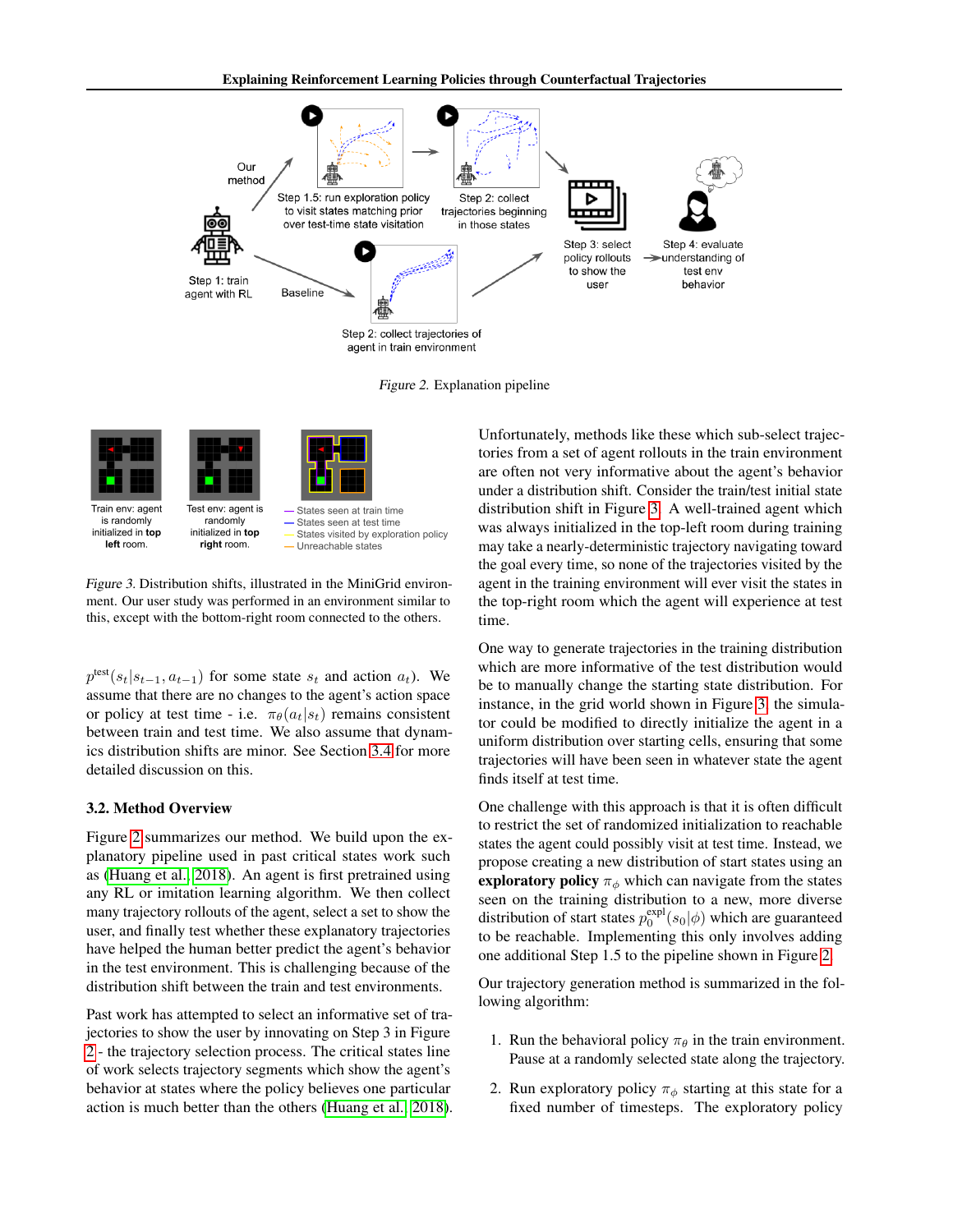

<span id="page-3-1"></span>Figure 4. Possible types of train/test distribution shifts. Our user experiments use Shift A, although we would expect our method to be applicable to Shifts C and E as well.

will guide the agent to a set of states not typically observed in the training data. We call these counterfactual states because we can frame it as a counterfactual question: "what would the behavioral policy do if it instead navigated to this state?"

- 3. Run the behavioral policy starting from the counterfactual state for the remainder of the trajectory.
- 4. Show the user video rollouts of the agent's behavior starting in these counterfactual states.

Note that the trajectories selection method used in item 4 of our algorithm can be very simple - in our experiments we randomly select trajectories. However, our method is complementary to other work on selecting informative trajectories, so future work could select trajectories more systematically, for instance filtering out near-repeated trajectories as was done in [\(Amir & Amir, 2018\)](#page-6-8) or selecting based on critical states as was done in [\(Huang et al., 2018\)](#page-6-7).

#### <span id="page-3-2"></span>3.3. Exploration Objective

Our aim is to choose an exploration objective which will guide the agent to states which produce maximally informative trajectories. Intuitively, explanatory trajectories will be more informative the closer the distribution of trajectories visited by our exploratory policy is to the test-time distribution of trajectories visited. More formally, let  $p_0^{\text{expl}}(s_0|\phi)$ be the distribution of states in which the agent finds itself after running the exploration policy, and let  $p^{\text{expl}}(\tau | \phi, \theta)$  be the distribution of trajectories generated by rolling out the behavioral policy  $\pi_{\theta}$  initialized in  $p_0^{\text{expl}}(s_0|\phi)$ . Our goal is to achieve  $p^{\text{expl}}(\tau | \phi, \theta) \approx p^{\text{test}}(\tau | \theta)$ .

It is easiest to choose a principled exploration objective by making the assumption that train and test-time dynamics are approximately identical. In this situation, the train-test distribution shift consists entirely of changes to the initial state:  $p_0^{\text{train}}(s_0) \neq p_0^{\text{test}}(s_0)$ . However, if we are able to choose an

exploration policy which seeks out states matching the test time distribution - i.e. if  $p_0^{\text{expl}}(s_0|\phi) \approx p_0^{\text{test}}(s_0)$  - then because we roll out the same behavioral policy in environments with identical dynamics starting from nearly identical start distributions, we will achieve  $p^{\text{expl}}(\tau | \phi, \theta) \approx p^{\text{test}}(\tau | \theta)$ .

We do not precisely know  $p_0^{\text{test}}(s_0)$  before the agent experiences the test environment, so instead we choose a prior for our test time start state distribution. In the absence of domain knowledge about what states are likely under the test-time distribution shift, we assume a uniform prior over reachable test-time states and try to match this distribution as closely as possible by using an exploratory policy which seeks out a uniform distribution of states. (Note that with this exploration objective, the only reason we begin to run  $\pi_{\phi}$  along a trajectory generated by  $\pi_{\theta}$  rather than than running  $\pi_{\phi}$  from the start is to make achieving the exploration objective easier for a learned exploration policy.) However, if the user does have domain knowledge about which states are likely at test time, the exploratory policy could be modified to preferentially seek out those states. For instance, if the user believes that test-time states will be near the training distribution, the exploration objective may instead be to seek out a uniform distribution of states within a certain radius of those seen at train time.

There has been a variety of past exploration work in which agents are trained to seek out a uniform distribution of states or to learn distinct skills which take the agent to different parts of the state space such as [\(Sharma et al., 2019\)](#page-6-21) and [\(Eysenbach et al., 2018\)](#page-6-22). While any of these off-the-shelf exploration algorithms could be used, in our work, we experiment in the Minigrid environment, where the state space and dynamics are simple enough it is possible to hard-code an oracle exploration policy which achieves a uniform coverage over reachable states. By using this oracle policy, we are able to directly test the question of whether highly diverse states serve as better explanations rather than implicitly also testing the ability of the exploration policy.

#### <span id="page-3-0"></span>3.4. Distribution shifts where Our method helps

There are multiple types of changes between train and test environments which can induce a difference between  $p^{\text{train}}(\tau|\theta)$  and  $p^{\text{test}}(\tau|\theta)$ , as illustrated in Figure [4.](#page-3-1) In Section [3.3,](#page-3-2) we gave an intuitive justification for why we would expect our method to help in cases where train and test-time dynamics are identical, and where the exploration policy is able to cover the test-time start distribution - Shift A, in Figure [4.](#page-3-1) Now, we consider our method's usefulness in the presence of other distribution shifts.

Shift B starts the agent in a new state which is unreachable in the train environment, so it is unlikely that our explanations can help there. This restriction to only reachable distribution shifts is very limiting, but we can partially relax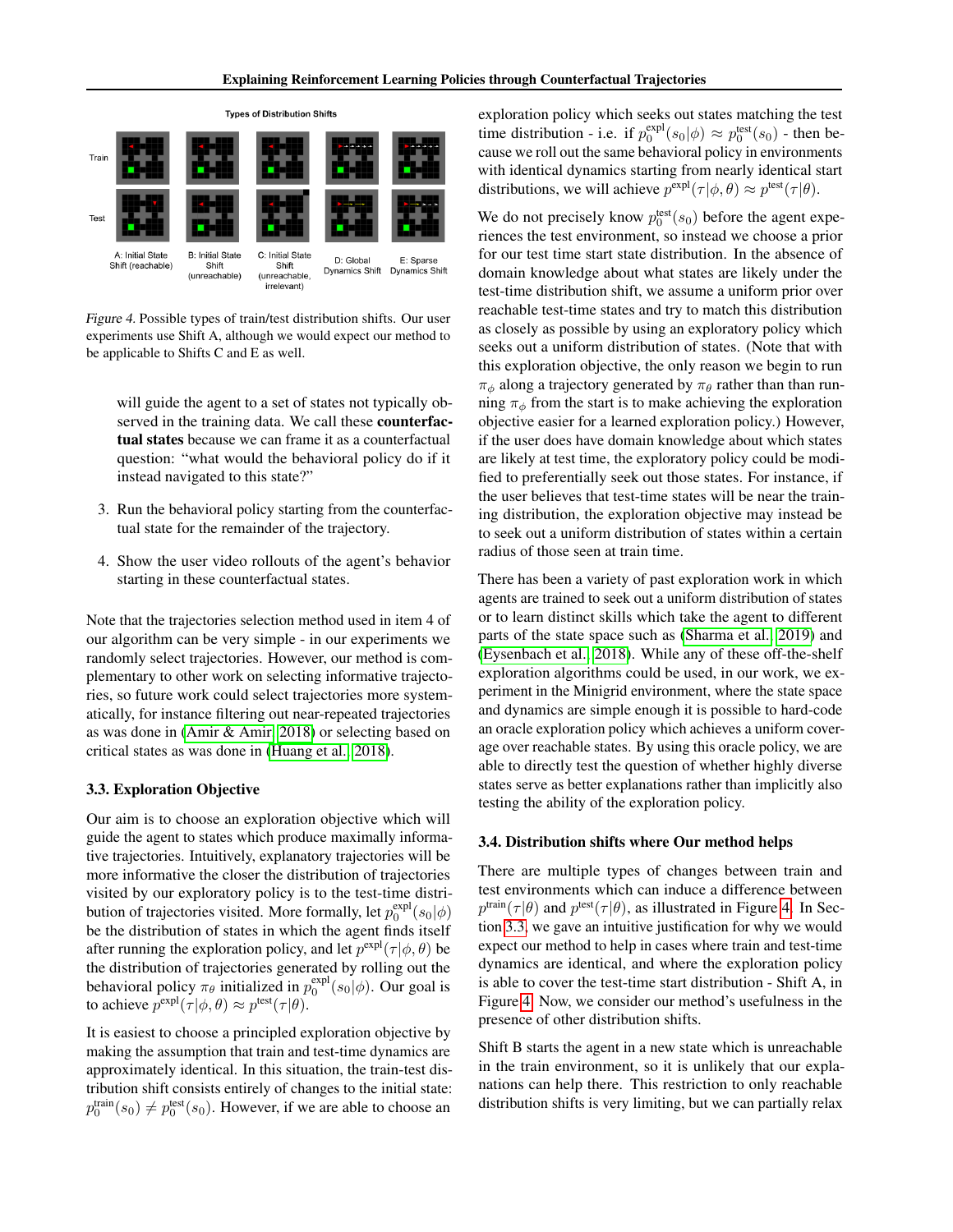it in cases where the distribution shift does not change the agent's internal representation of the environment. Shift C illustrates an example of this: the test-time environment has the top-right corner wall segment removed, but so long as the agent's internal representation of the environment does not change much based on this change, the agent will act the same way it would act if the wall was present. As a result, explanations generated in the train environment will still be informative about test-env behavior.

Finally, we consider dynamics shifts. In the case of global dynamics shifts, as shown in Shift D, our method is likely unhelpful, since train-time and test-time trajectories look very different even when starting from the same state. However, if dynamics shifts only occur in a few states in the test environment as shown in Shift E, then most of the time a train-time trajectory and a test-time trajectory beginning at the same state will look identical. Therefore, we can think of the dynamics shift purely as a way to introduce a state distribution shift. While our explanations will not help the user predict these dynamics shifts, the user should be able to predict how the agent will act after the dynamics shift leads the agent to an unseen state.

# 4. Experiments

In this section, we test our primary hypothesis that diverse states help the user understand the behavioral policy's performance in the presence of a distribution shift. We empirically evaluate this through a Mechanical Turk user study for which we obtained IRB approval.

## 4.1. Study Design

Our study consisted of a questionnaire hosted online. Our participants were Mechanical Turkers from the United States with a high Mechanical Turk approval rating on past jobs. Each questionnaire consisted of an explanation phase in which the user sees video trajectories of the policy in the train environment and an evaluation phase which measures the user's understanding of the policy's performance in the test environment. Train and test environments differ in which room the agent is initialized, as shown in Figure [5.](#page-5-0) We tested participants on two tasks, described in Sections [4.1.2](#page-4-0) and [4.1.3.](#page-4-1)

## <span id="page-4-2"></span>4.1.1. EXPLANATION TYPES

For each of the tasks, our user study compares three different types of explanations. In the *Random States* setting, participants are shown 10 sample trajectories selected at random from a dataset of rollouts in an environment with the agent initialized in a particular start region. In the *Critical States* setting, participants are shown a trajectory containing each of the 10 lowest entropy states in the dataset, all with

the agent initialized in the same starting region each time. If two or more of the low-entropy states are in the same trajectory, the next lowest entropy states are selected. Finally, in the *Counterfactual States* setting, participants are shown 10 trajectories of the behavioral policy beginning from a state chosen by the oracle exploration policy, which seeks out a uniform distribution over reachable states. The *Random States* setting acts as a baseline for the other two methods, because it is common practice to look at random rollouts to understand policy behavior. The *Critical States* setting was chosen as another baseline, because it is the prior work with an explanation format which most closely matches our explanations, allowing for easier comparison. Finally, the *Counterfactual States* condition is our proposed explanation method. Since the agent is initialized in a different distribution of start states at test time, we expect the *Random States* and *Critical States* methods to be uninformative at helping the user predict test-time performance. In contrast, *Counterfactual States* show more diversity and should enable to the user to predict test-time performance.

## <span id="page-4-0"></span>4.1.2. BEHAVIOR UNDERSTANDING TASK

In this task, users first see videos of rollouts of  $\pi_{\theta}$  in the training environment selected using one of the three explanation methods described in section [4.1.1.](#page-4-2) In this task, as users watch these explanations, they are asked to build a mental model of the specific behaviors of  $\pi_{\theta}$ . They are then presented with a context state in the test environment, which is identical to the train environment except that the agent is initialized in a different part of the state space where  $\pi_{\theta}$  performs poorly. Below the context video, the user is presented with videos of three potential continuation trajectories from the context state. Only one of the continuation trajectories is generated by  $\pi_{\theta}$ , and participants must select the continuation corresponding to  $\pi_{\theta}$ . The incorrect choices for continuation trajectories were generated with policies manually designed to have behavior which is distinctly different from  $\pi_{\theta}$  - one of which is always successful in the test distribution, and one which fails in a way which is visually distinct from  $\pi_{\theta}$ .

#### <span id="page-4-1"></span>4.1.3. PERFORMANCE EVALUATION TASK

We next evaluate whether the user can predict the performance of  $\pi_{\theta}$  in the test environment. To do this, users are shown a context state from a test environment where the agent starts in a different state. The user must guess whether  $\pi_{\theta}$  will succeed or fail from that state, where success means the agent ends in the desired goal location. This task is designed to measure the participants' understanding of the probability an agent succeeds in its task given its state.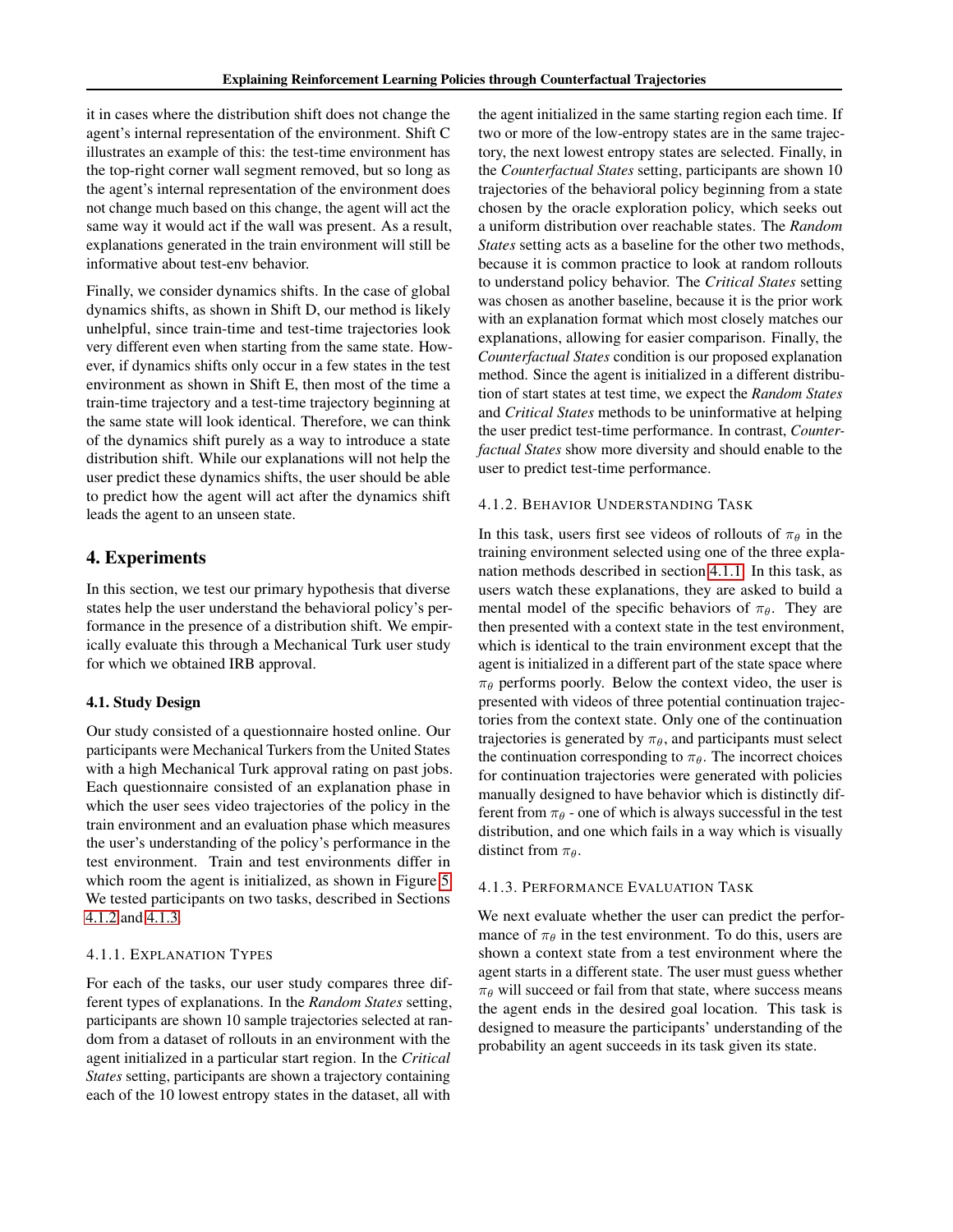

Explanation phase: User sees trajectories Evaluation phase: user answers multiple-choice in train env (top-left room initialization) questions in test env (top-right room initialization)

<span id="page-5-0"></span>Figure 5. Experimental setup for the counterfactual states user study. Left: users see 10 train-time rollouts such as these in the explanation phase; Right: users are asked to either select the test-time behavior which corresponds with the policy they saw previously (Task 1 - Behavior Understanding) or predict the agent's success in a new state (Task 2 - Policy Evaluation).

<span id="page-5-1"></span>Table 1. Minigrid Policy Understanding and Evaluation

|                | Task 1     |    | Task 2   |    |
|----------------|------------|----|----------|----|
| Condition      | Accuracy n |    | Accuracy | n  |
| Random         | 0.04       | 10 | 0.6315   | 19 |
| Critical       | 0.1458     | 10 | 0.6411   | 17 |
| Counterfactual | 0.3638     | 10 | 0.6904   | 21 |

Table 2. Task 1 is the Behavior Understanding task. Task 2 is Performance Evaluation. Bold means the result is statistically greater than the rest for  $p < 0.05$  with a one-sided T-test.

#### 4.1.4. EXPERIMENT SETTINGS

We test our method in a custom Minigrid environment [\(Chevalier-Boisvert et al., 2018\)](#page-6-23) where there are four rooms with doors connecting between them (shown in Figure [4A](#page-3-1)). We train our behavioral policy using the A2C algorithm [\(Mnih et al., 2016\)](#page-6-24) to good performance on the train environment. To select counterfactual states, we use an oracle policy which uniformly samples a feasible state and navigates towards it. In the study, each participant sees 10 explanations and then answers 10 questions of our chosen evaluation task.

For the Behavior Understanding task, the policy was trained in the top-left room, and explanations were generated in this room. In the test environment, the agent is positioned in the bottom-right room. As a result, the agent typically succeeds when initialized in the top-left (where we collect explanations) but typically fails when initialized in the topright room (where we initialize in the evaluation phase).

For the Policy Evaluation task, we test users on two different behavioral policies. The first is only able to succeed starting in the top-left room, and the other is only able to succeed from the bottom-right room. In both cases, we collect explanations in the top-left room. Users are evaluated on the agent's behavior in all four rooms.

#### 4.2. Results

Qualitatively, in both tasks, the counterfactual states method produces more informative rollouts. In both tasks, neither the random states nor critical states methods produce any explanatory trajectories where the agent visits the room where the it is initialized at test time. This makes it hard for the user to predict the agent's performance in these states. However, in the counterfactual states condition, the user sees multiple examples of the agent in the distribution of states it will see at test time.

Quantitative results, however, are mixed. Table [1](#page-5-1) shows that for the Behavior Understanding task, users are able to select the correct behavior 36.38% of the time, a statistically significant improvement over the random and critical states conditions. This performance is only marginally above random guessing (33.3%), but at least the user did not seem to be actively misled by the explanations, as occurred in the random and critical states cases. On the Policy Evaluation task, users perform similarly in all conditions, with no statistically significant difference between them.

# 5. Discussion

While our method outperformed baselines in one of two tasks, there is significant room for improvement, as users did not consistently perform well in any condition of any task, even though the environment and agent behavior were both quite simple. Part of the difficulty in constructing good explanations derives from the population we were testing. Mechanical Turkers likely have little prior experience with reinforcement learning or time to carefully analyze agent behavior. Anecdotally, we also observed that many survey-takers come into the task with their own biases and preconceptions (for instance, assuming that a policy will be deterministic rather than stochastic, or assuming that if an agent does well in one situation it probably does well everywhere). Future work could test the usefulness of our counterfactual states method for agent developers who can spend time to familiarize themselves with the task, the explanation interface, and the types of behaviors which typically emerge in policies. In this setting, we could also test our method's usefulness in more complex environments. The experiments we have run so far are quite limited: the environment is simple, an oracle exploration policy is available, the distribution shift only changes the agent's starting position, and it is easy for a user to distinguish between correct and incorrect behaviors. Future work could explore whether counterfactual states hold value in more realistic settings.

In this paper, we hypothesized that showing higher-diversity reachable trajectories will enable users to better understand agent behavior. We tested this hypothesis through a user study in a gridworld in which the test-time initial state dis